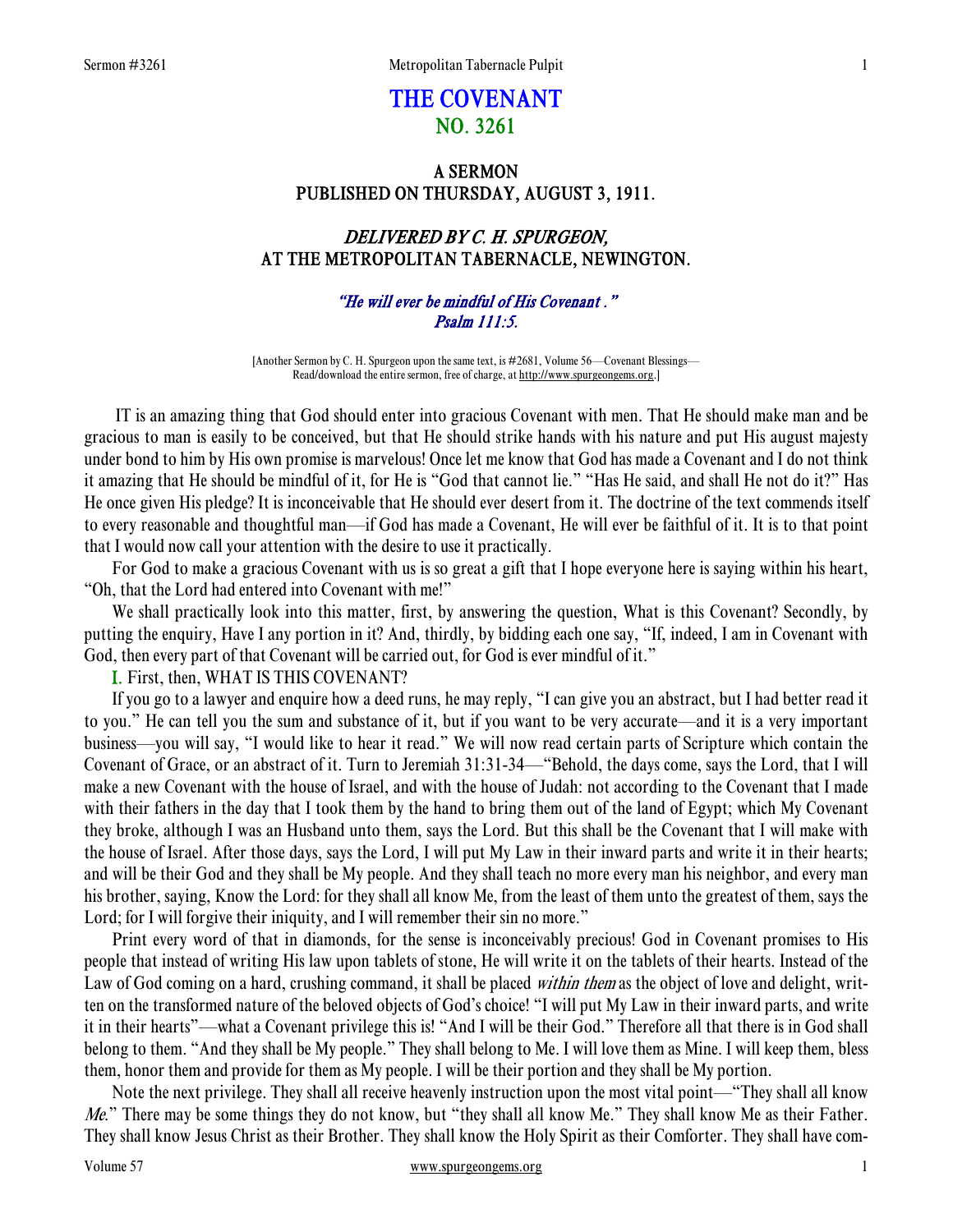munion and fellowship with God! What a Covenant privilege is this! Hence comes pardon, "For I will forgive their iniquity, and I will remember their sin no more." What a clean sweep of sin! God will forgive and forget—the two go together. "I will forgive their iniquity and I will remember their sin no more." All gone—all their transgression blotted out, never to be mentioned against you again, forever! What an unutterable favor! This is the Covenant of Grace! I call your attention to the fact that there is no, "if," in it! There is no, "but," in it—there is no requirement made by it of man. It is all, "I will," and, "they shall." "I will be their God, and they shall be My people." It is a charter written in a royal tone and the majestic straining not marred by a "perhaps" or a "maybe"—but dwells always on, "shall," and, "will." These are two prerogative words of the Divine Majesty and in this wondrous deed of gift in which the Lord bestows a Heaven of Grace upon guilty sinners, He bestows it after the Sovereignty of His own will without anything to put the gift in jeopardy, or to make the promise insecure!

Thus I have read the Covenant to you in one form.

 Turn over the pages a little and you will come to a passage in Ezekiel. There we shall have the bright-eyed Prophet—he who could live among the wheels and the seraphim—telling us what the Covenant of Grace is. In Ezekiel, the  $11<sup>th</sup>$ Chapter,  $19<sup>th</sup>$  and  $20<sup>th</sup>$  verses, we read, "I will put a new spirit within you, and I will take the stony heart out of their flesh, and will give them a heart of flesh, that they may walk in My statutes and keep My ordinances, and do them; and they shall be My people, and I will be their God."

You will find another form of it further on in the  $36<sup>th</sup>$  of Ezekiel, beginning at the  $25<sup>th</sup>$  verse. How intently ought you to listen to this! It is a deal better than hearing any preaching of mortal men to listen to the very words of God's own Covenant—a Covenant which saves all those who are concerned in it! Unless you have an interest in it, you are, indeed, unhappy. Let us read it—"Then will I sprinkle clean water upon you, and you shall be clean; from all your filthiness and from all your idols, will I cleanse you. A new heart also will I give you, and a new spirit will I put within you; and I will take away the stony heart out of your flesh, and I will give you a heart of flesh. And I will put My Spirit within you, and cause you to walk in My statutes, and you shall keep My judgments, and do them...And you shall be My people, and I will be your God." This promise always come in at the close, "I will be your God." In this form of the Covenant, I call you again to witness that God demands nothing, asks no price, demands no payment—but to the people with whom He enters into Covenant, He makes promise after promise, all free, all unconditional, all made according to the bounty of His royal heart!

 Let us go into a little detail about this. God has made a Covenant with certain people that He will do all this for them—and in each case it is of pure Grace. He will take away their own hearts—it is clear from the promise that when He began with them, they had stony hearts. He will forgive their iniquities—when He began with them, they had many iniquities. He will give them a heart of flesh—when He began with them, they had not a heart of flesh. He will turn them to keep His statutes—when He began with them, they did not keep His statutes. They were a sinful, willful, wicked, degenerate people and He called to them many times to come to Him and repent—but they would not. Here He speaks like a king and no longer pleads, but decrees! He says, I will do this and that to you and you shall be this and this in return. Oh, blessed Covenant! Oh, mighty, Sovereign Grace!

How came it about? Learn the Doctrine of the two Covenants.

 The first Covenant of which we will now speak was that of Works, the Covenant made with our first father, Adam. This is not first in purpose, but it was first revealed in time. It ran thus—You, Adam, and your posterity shall live and be happy if you will keep My Law. To test your obedience to Me, there is a certain tree—if you let it alone, you shall live. If you touch it, you shall die, and they whom you represent shall die.

 Our first Covenant head snatched greedily at the forbidden fruit and fell—and what a Fall was there, my Brothers and Sisters! There you and I, and all of us, fell down while it was proven once and for all that by works of the Law no man can be justified! For if perfect Adam broke the Law so readily, depend upon it, you and I would break any Law that God had ever made! There was no hope of happiness for any of us by a Covenant which contained an, "if," in it. That Old Covenant is put away, for it has utterly failed. It brought nothing to us but a curse—and we are glad that it has waxed old and, as far as Believers are concerned, has vanished!

 Then there came the Second Adam. You know His name, He is the ever-blessed Son of the Highest. This Second Adam entered into Covenant with God somewhat after this fashion—The Father said, I give You a people; they shall be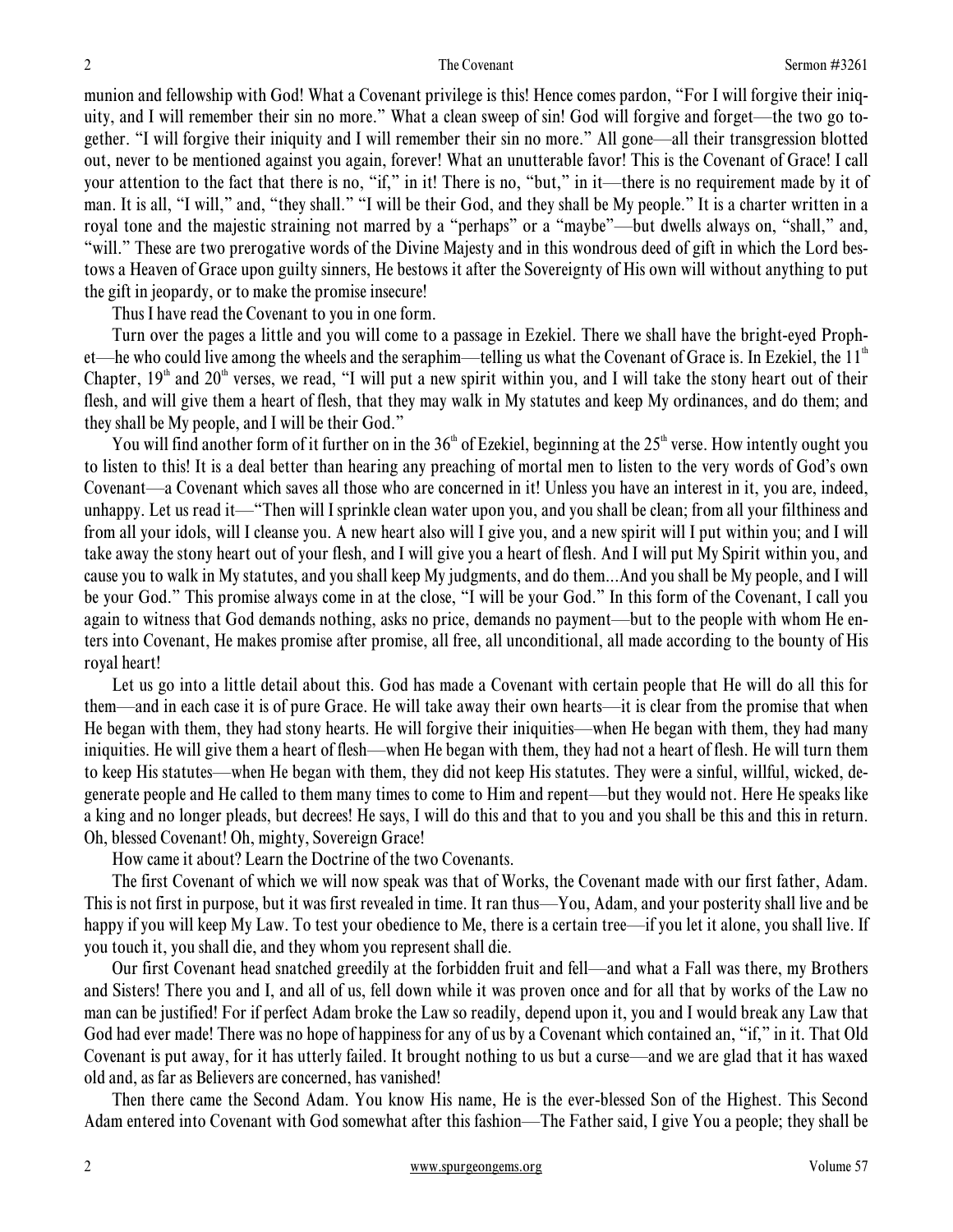Yours: You must die to redeem them and when You have done this—when for their sakes You have kept My Law and made it honorable—when for their sakes you have borne My wrath against their transgressions—then I will bless them. They shall be My people. I will forgive their iniquities. I will change their natures. I will sanctify them and make them perfect. There was an apparent, "if," in this Covenant at the first. That "if" hinged upon the question whether the Lord Jesus would obey the Law and pay the ransom—a question which His faithfulness placed beyond doubt! There is no "if" in it, now. When Jesus bowed His head and said, "It is finished," there remained no "if" in the Covenant! It stands, therefore, now as a Covenant entirely of one side, a Covenant of promises—of promises which must be kept because the other portion of the Covenant having been fulfilled—the Father's side of it must stand! He cannot and He will not draw back from the doing of that which He covenanted with Christ to do! The Lord Jesus shall receive the joy which was set before Him. "He shall see of the travail of His soul, and shall be satisfied." By His knowledge shall the Christ who became God's righteous Servant justify many, for has He not borne their iniquities? How can it be otherwise than that they should be accepted for whom He was the Surety? Do you see why it is that the Covenant, as I have read it, stands so absolutely without, "ifs," "buts," and, "perhapses," and runs only on, "shalls," and, "wills"? It is because the one side of it that did look uncertain was committed into the hands of Christ, who cannot fail or be discouraged! He has completed His part of it and now it stands fast and must stand fast forever and ever! This is now a Covenant of pure Grace and nothing else but Grace! Let no man attempt to mix up works with it, or anything of human merit! God saves now because He chooses to save—and over the head of us all there comes a sound as of a martial trumpet and yet with a deep, inner peaceful music in it—"I will be gracious to whom I will be gracious, and I will have compassion on whom I will have compassion." God observes us all lost and ruined and, in His Infinite Mercy, comes with absolute promises of Divine Grace to those whom He has given to His Son Jesus.

So much, then, with regard to the Covenant.

II. Now comes the important question, "HAVE I ANY PORTION IN IT?" May the Holy Spirit help us to ascertain the Truth of God on this point! You who are really anxious in your hearts to know, I would earnestly persuade to read the Epistle to the Galatians. Read that Epistle through if you want to know whether you have any part or lot in the Covenant of Grace. Did Christ fulfill the Law for me? Are the promises of God, absolute and unconditional, made to me? You can know by answering three questions.

 First, Are you in Christ? Did you not notice that I said that we were all in Adam and in Adam we all fell? Now, "as by one man's disobedience many were made sinners, so, by the obedience of One shall many be made righteous." Are you in the Second Adam? You certainly were in the first one, for so you fell! Are you in the Second? Because if you are in Him, you are saved in Him! He has kept the Law for you. The Covenant of Grace made with Him was made with you if you are in Him, for as surely as Levi was in the loins of Abraham when Melchisedec met him, so were all Believers in the loins of Christ when He died upon the Cross! If you are in Christ, you are a part and parcel of the Seed to whom the promise was made—but there is only one seed, and the Apostle tells us—"He says not, And to seeds, as of many, but as of One, And to your Seed, which is Christ." If, then, you are in Christ, you are in the Seed—and the Covenant of Grace was made with you!

 I must ask you another question. Have you faith? By this question you will be helped to answer the previous one, for Believers are in Christ. In the Epistle to the Galatians, you will find that the mark of those who are in Christ is that they believe in Christ. The mark of all that are saved is not confidence in work, but *faith in Christ*. In the Epistle to the Galatians, Paul insists upon it, "The just shall live by faith," and the Law is not of faith. Over and over again he puts it so. Come, then, do you believe in Jesus Christ with all your heart? Is He your sole hope for Heaven? Do you lean your whole weight, the entire stress of your salvation, on Jesus? Then you are in Him and the Covenant is yours—and there is not a blessing which God has decreed to give but what He will give to you! There is not a gift which out of the grandeur of His heart, He has determined to bestow upon His elect but what He will bestow it upon you! You have the mark, the seal, the badge of His chosen if you believe in Christ Jesus!

Volume 57 www.spurgeongems.org 3 Another question should help you. It is this—Have you been born-again? I refer you again to the Epistle to the Galatians which I would like every anxious person to read through very carefully. There you will see that Abraham had two sons. One of them was born according to the flesh. He was Ishmael, the child of the bondwoman. Though he was the firstborn son, he was not the heir, for Sarah said to Abraham, Cast out this bondwoman and her son; for the son of this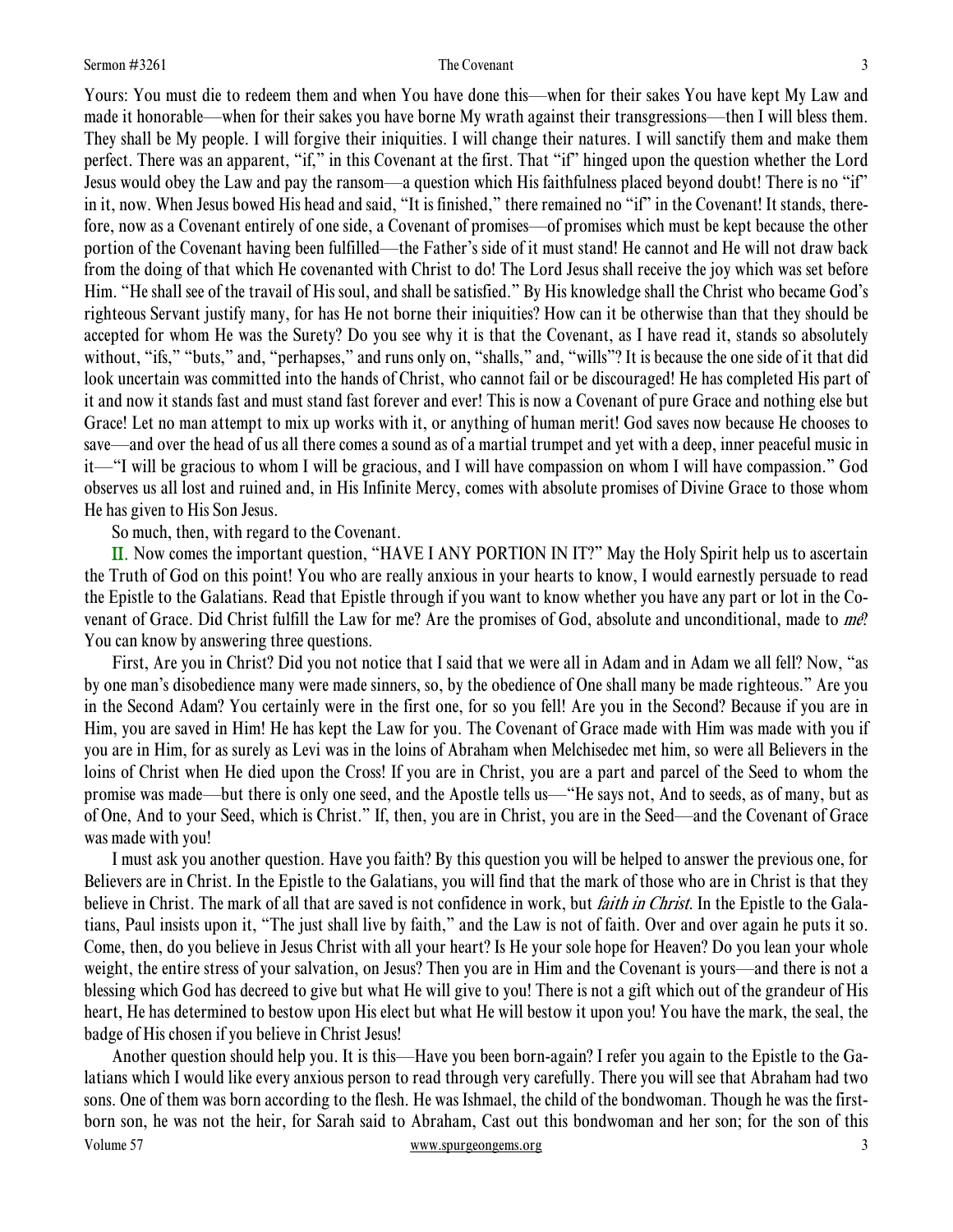bondwoman shall not be heir with my son, even with Isaac." He who was born after the flesh did not inherit the Covenant promise! Is your hope of Heaven fixed on the fact that you had a good mother and father? Then your hope is born after the flesh and you are not in the Covenant! I am constantly hearing it said that children of godly parents do not need converting. Let me denounce that wicked lie! "That which is born of the flesh is flesh," and nothing better! They that are born after the flesh—those are not the children of God! Do not trust in gracious descent, or in holy ancestors! You must be born-again, every one of you, or you will perish forever, whoever your parents may be! Abraham had another son, even Isaac—he was not born of the strength of his father, nor after the flesh at all—for we are told that both Abraham and Sarah had become old. Isaac was born by God's power according to promise. He was the child given by Grace. Now, have you ever been born like that—not by human strength but by Divine Power? Is the life that is in you a life given by God? The true life is not of the will of man, nor of blood, nor of natural excellence—it comes by the working of the Holy Spirit and is of God. If you have this life, you are in the Covenant, for it is written, "in Isaac shall your Seed be called." The children of the promise, these are counted for the seed. God said to Abraham, "In your Seed shall all the nations of the earth be blessed," and that was because He meant to justify the Gentiles by faith, that the blessing given to believing Abraham might come on all Believers! Abraham is the father of the faithful, or the father of all them that believe in God—and with such is the Covenant established.

 Here, then, are the test questions—Am I in Christ? Am I believing in Jesus? Am I born by the power of the Spirit of God according to the promise, and not by the fleshly birth, or according to works? Then I am in the Covenant! My name stands in the eternal record! Before the stars began to shine, the Lord had covenanted to bless me. Or before evening and morning made the first day, my name was in His Book of Life. Christ, before the world's foundation, struck hands with the Father in the council chamber of eternity and pledged Himself to redeem me and to bring me and multitudes of others into His eternal Glory! And He will do it, too, for He never breaks His suretyship engagements any more than the Father breaks His Covenant engagements! I want you to get quite sure upon these points, for oh, what peace it will breed in your soul, what a restfulness of heart to understand the Covenant and to know that your name is in it!

III. This is our last point. If, indeed, we can believe upon the good evidence of God's Word—that we are of the Seed with whom the Covenant was made in Christ Jesus—then EVERY BLESSING OF THE COVENANT WILL COME TO US. I will put it a little more personally—every blessing of the Covenant will come to you!

 The devil says, "No, it, won't." Why not, Satan? "Why," he says, "you are not able to do this or that." Refer the devil to the text! Tell him to read those passages which I read to you and ask him if he can spy an, "if," or a, "but," for I cannot. "Oh," he says, "but, but, but, but, but you cannot do enough, you can't *feel* enough." Does it say anything about feeling there? It only says, "I will give them a heart of flesh." They will feel enough then! "Oh, but," the devil says, "you cannot soften your hard heart." Does it say that you are to do so? Does it not say, "I will take the stony heart out of their flesh"? The tenor of it is—I will do it. I WILL DO IT. The devil dares not say that God cannot do it—he knows that God can enable us to tread him under our feet. "Oh, but," he says, "you will never hold on your way if you begin to be a Christian." Does it say anything about that in the Covenant further than this, "they shall walk in My statutes"? What if we have not power in and of ourselves to continue in God's statutes? Yet He has power to make us continue in them! He can work obedience and final perseverance in holiness in us. His Covenant virtually promises these blessings to us. To came back to what we said before—God does not ask of us, but He gives to us! He sees us dead and He loves us even when we are dead in trespasses and sins! He sees us feeble and unable to help ourselves—and He comes in and works in us to will and to do of His good pleasure—and then we work out our own salvation with fear and trembling. The bottom of it, the very foundation of it, is Himself! And He finds nothing in us to help Him. There is neither fire nor wood in us, much less the lamb for the burnt offering—all is emptiness and condemnation! He comes in with, "I will," and, "you shall," like a royal helper affording free aid to destitute, helpless sinners, according to the riches of His Grace! Now be sure that, having made such a Covenant as this, God will ever be mindful of it!

He will do so, first, *because He cannot lie*. If He says He will, He will. His very name is "God That Cannot Lie." If I am in Christ, I must be saved—none can prevent it. If I am a Believer in Christ, I must be saved—all the devils in Hell cannot stop it, for God has said, "He that believes in Him is not condemned." "He that believes and is baptized shall be saved." God's word is not, yes, and, no. He knew what He said when He spoke the Covenant and He has never changed it, nor contradicted it. If, then, I am a Believer, I must be saved, for I am in Christ to whom the promise is made! If I have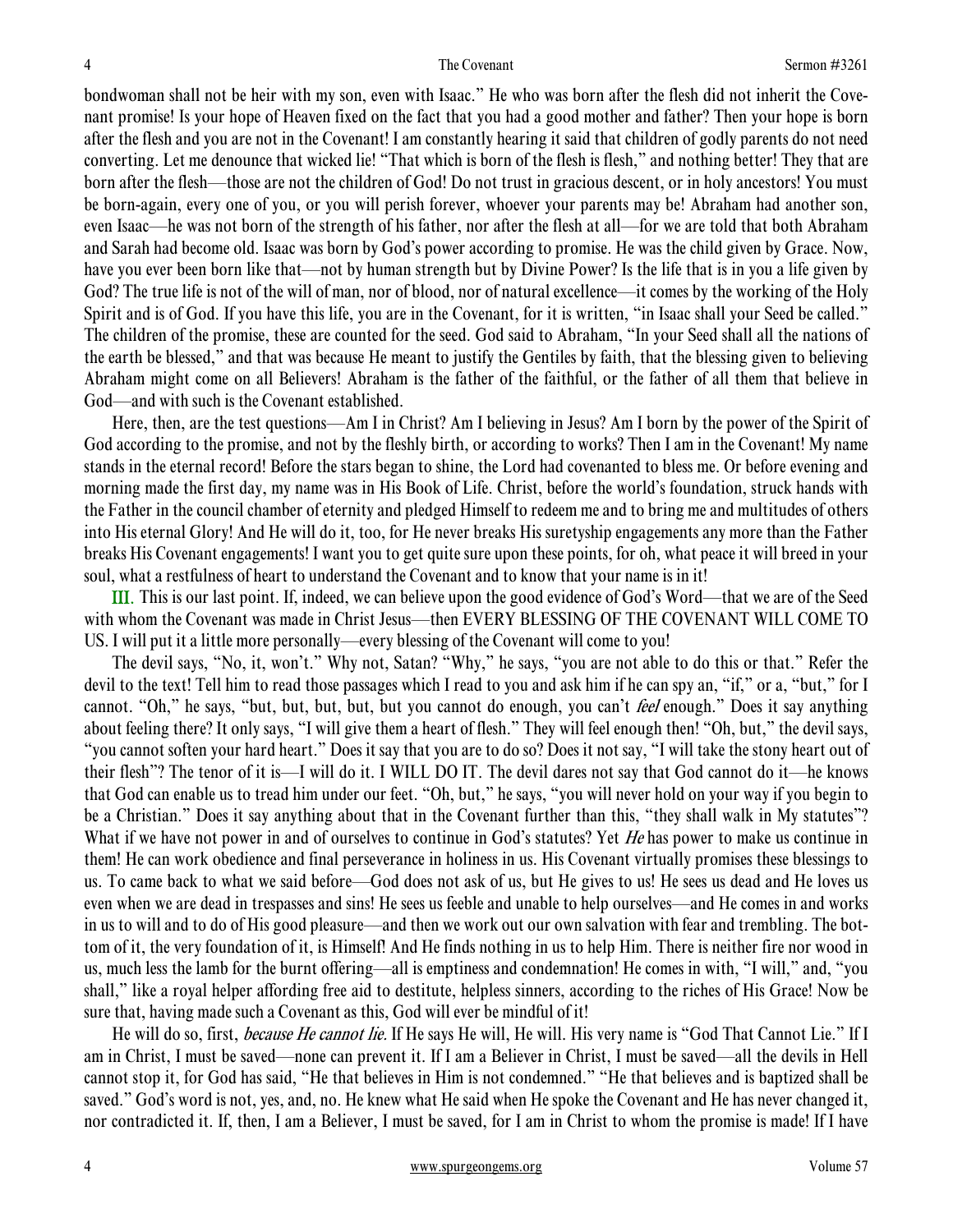### Sermon #3261 5

the new Life in me, I must be saved, for is not this spiritual Life the living and incorruptible Seed which lives and abides forever? Did not Jesus say, "The water that I shall give him shall be in him a well of water springing up into everlasting life"? I have drunk the water Christ gave me and it must spring up into everlasting life! It is not possible for death to kill the Life that God has given me, nor for all the fallen spirits to tread out the Divine fire which Christ's own Spirit has cast into my bosom! I must be saved, for God cannot deny Himself!

Next, God made the Covenant freely. If He had not meant to keep it, He would not have made it. When a man is driven up into a corner by someone who says, "Now you must pay me," then he is apt to promise more than he can perform. He solemnly declares, "I will pay you this day fortnight." Poor fellow, he has no money, now, and will not have any then, but he makes a promise because he cannot help himself. No such necessity can be imagined with our God! The Lord was under no compulsion—He might have left men to perish because of sin—there was no one to prompt Him to make the Covenant of Grace, or even to suggest the idea! "With whom took He counsel, and who instructed Him?" He made the Covenant of His own royal will and, having made it, rest you sure that He will never run back from it! A Covenant so freely made must be fully carried out.

Moreover, *on the Covenant document there is a seal*. Did you see the seal? The grand thing in a deed of gift is the signature or seal. What is this—this red splash at the bottom of it? It is blood! Yes, it is blood. Whose blood? It is the blood of the Son of God! This has ratified and sealed the Covenant. Jesus died. Jesus' death has made the Covenant sure! Can God forget the blood of His dear Son, or do despite to His Sacrifice? Impossible! All for whom He died as a Covenant Substitute He will save! His redeemed shall not be left in captivity, as if the ransom price had effected nothing. Has He not said, "All that the Father gives Me shall come to Me, and he that comes to Me I will in no wise cast out"? That Covenant stands secure, though earth's old columns bow, for despite to the blood can never be possible on the part of the Father.

Again, God *delights in the Covenant* and so we are sure He will not run back from it. It is the very joy of His holy heart! He delights to do His people good. To pass by transgression, iniquity and sin is the recreation of Jehovah! Did you ever hear of God singing? It is singular that the Divine One should solace Himself with song, but yet a Prophet has thus revealed the Lord to us, "He will rest in His love; He will joy over you with singing." The Covenant is the heart of God written out in the blood of Jesus—and since the whole Nature of God runs parallel with the tenor of the Everlasting Covenant—you may rest assured that even its jots and its tittles stand secure!

 And then, last of all, O you who are in the Covenant, do not doubt that God will save you, keep you, bless you seeing you have *believed* on Jesus, are *in* Jesus and are quickened into newness of life! You dare not doubt if I tell you one thing more—if your father, if your brother, if your dearest friend had solemnly stated a fact, would you bear for anybody to say that he lied? I know you would be indignant at such a charge! But suppose your father, in the most solemn manner, had taken an oath—would you for a minute think that he had perjured himself and had sworn a lie? Now turn to the Word of God and you will find that *God, because He knew that an oath among men is the end of strife, has been pleased* to seal the Covenant with an oath. "That by two Immutable things, in which it was impossible for God to lie, we might have a strong consolation, who have fled for refuge to lay hold upon the hope set before us." God has lifted His hand to Heaven and sworn that Christ shall have the reward of His passion, that His purchased ones shall be brought under His sway, that having borne sin and put it away, it never shall be a second time charged on His redeemed!

Volume 57 www.spurgeongems.org 5 There is all of it. Do you believe in Christ? Then God will work in you to will and do of His good pleasure! God will conquer your sin! God will sanctify you! God will save you! God will keep you! God will bring you to Himself at last! Rest on that Covenant and then, moved by intense gratitude, go forward to serve your Lord with all your heart, and soul and strength! Being saved, live to praise Him! Work not that you may be saved, but *because* you are saved—the Covenant has secured your safety! Delivered from the servile fear which an Ishmael might have known, live the joyous life of an Isaac! And moved by love of the Father, spend and be spent for His sake! If the selfish hope of winning Heaven by works has moved some men to great sacrifice, much more shall the godly motive of gratitude to Him who has done all this for us move us to the noblest service and make us feel that it is no sacrifice at all! "We thus judge that if one died for all, then were all dead. And that He died for all, that they which live should not henceforth live unto themselves, but unto Him which died for them, and rose again." "You are not your own, you are bought with a price." If you are saved under the Covenant of Grace, the mark of the covenanted ones is upon you and the sacred character of the covenanted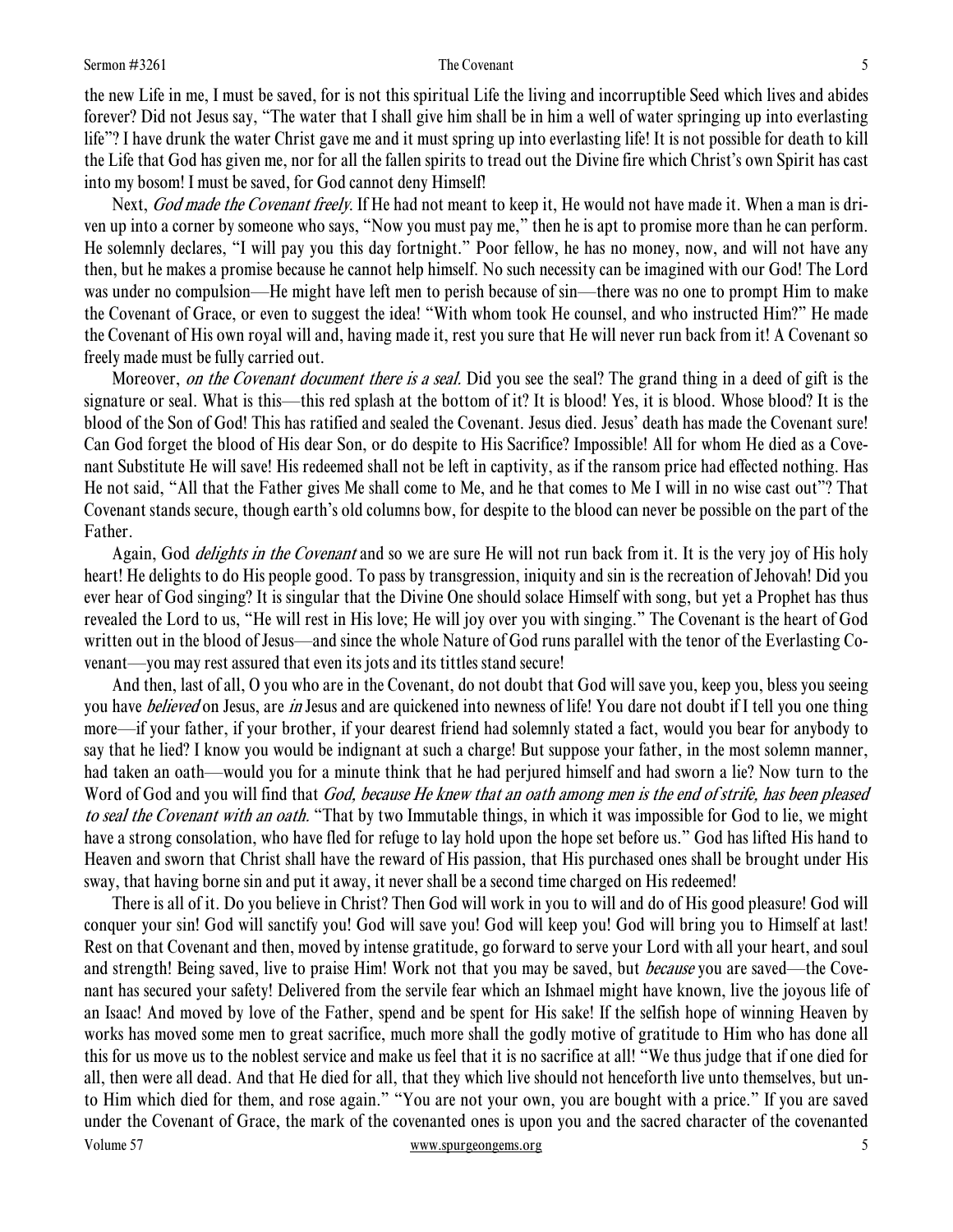ones should be displayed in you! Bless and magnify your Covenant God! Take the cup of the Covenant and call upon His name! Plead the promises of the Covenant and have whatever you need! Amen.

### EXPOSITION BY C. H. SPURGEON: JEREMIAH 31:1-22.

 Verse 1. At the same time, says the LORD, will I be the God of all the families of Israel, and they shall be My people. During the Israelites' banishment to Babylon, God's Covenant with them had been, as it were, in abeyance. But in this promise of their restoration, He brings it to the front, again, and He gives a peculiarly gracious turn to it—"I will be the God of all the families of Israel." What a mercy it is to have a family God and to have our whole family in Christ! Brothers and Sisters, you have a family Bible and you have, I hope, a family altar—may your whole family belong to God!

2. Thus says the LORD, the people which were left of the sword found Grace in the wilderness; even Israel, when I went to cause him to rest. Pharaoh tried to kill Israel. When he drew his sword, it looked as if the whole nation would be slain. But God got them away from Pharaoh into the wilderness—and there He caused them to rest. God still has a people whom He will certainly save and the adversary shall not be able to destroy them. Now comes this glorious verse—

3, 4. The LORD has appeared of old unto me, saying, Yes, I have loved you with an everlasting love: therefore with loving kindness have I drawn you. [See Sermons #1914, Volume 32—SECRET DRAWINGS GRACIOUSLY EXPLAINED; #2149, Volume 36— EVERLASTING LOVE REVEALED and #2880, Volume 50—NEW TOKENS OF ANCIENT LOVE—Read/download the entire sermons, free of charge, at http://www.spurgeongems.org.] Again I will build you and you shall be built. Jerusalem was all broken down. Her houses were vacant and her palaces were in ruins, but God's promise to her was, "Again I will build you, and you shall be built." If the preacher tries to rebuild those who are spiritually broken down, his work may be a failure. But when God does it, it is effectually done.

4. O virgin of Israel: you shall again be adorned with your tabrets, and shall go forth in the dances of them that make merry. God can take away His people's sorrow and fill them with exultant joy. Their flying feet shall follow the flying music and they shall be exceedingly glad. May the Lord make His people joyful, now, in His House of Prayer!

5. You shall yet plant vines upon the mountains of Samaria: the planters shall plant, and shall eat them as common things. God's people shall get to work, again, and they shall have the fruit of their toil and shall rejoice before God because they do not labor in vain nor spend their strength for nothing.

6. For there shall be a day that the watchmen upon the Mount Ephraim shall cry, Arise you, and let us go up to Zion unto the LORD our God. The men of Ephraim did not go up to Zion to worship—they forsook the one altar at Jerusalem. But the day will come when they will turn again to the Lord! Watchmen have to be on the lookout for enemies, but the day will come when even they shall be able to leave their watchtowers and say, "Let us go up to Zion unto Jehovah our God." Are any of you watching just now with anxious eyes? Have you been watching all through the night? Well, you have not seen much and your eyes ache with looking out for evil—so drop your watching, now, and say, one to another, "Let us go up to Zion unto the Lord our God."

7, 8. For thus says the LORD, Sing with gladness for Jacob, and shout among the chief of the nations, publish you, praise you, and say, O LORD, save Your people, the remnant of Israel. Behold, I will bring them! Notice the prayer and the answer. The prayer is put into our mouths and before we hardly have time to utter it, the answer comes—"O Lord, save Your people, the remnant of Israel. Behold, I will bring them!"

8. From the north country, and gather them from the coasts of the earth, and with them the blind and the lame. How can *they* come? Will they help one another? God Himself will be eyes to the blind and feet to the lame!

8. The woman with child and her that travails with child together: a great company shall return there. They were not fit for traveling, yet God, in His great mercy, can make the feeblest of His people strong! And when He means to bring them to Himself, they shall come even though it looks as if they could not come!

**9.** They shall come with weeping. Never mind the weeping, as long as they do but come, and remember that there is no true faith without the tear of repentance in its eye—"They shall come with weeping."

**9.** And with supplications will I lead them. The way of prayer is the way home to God.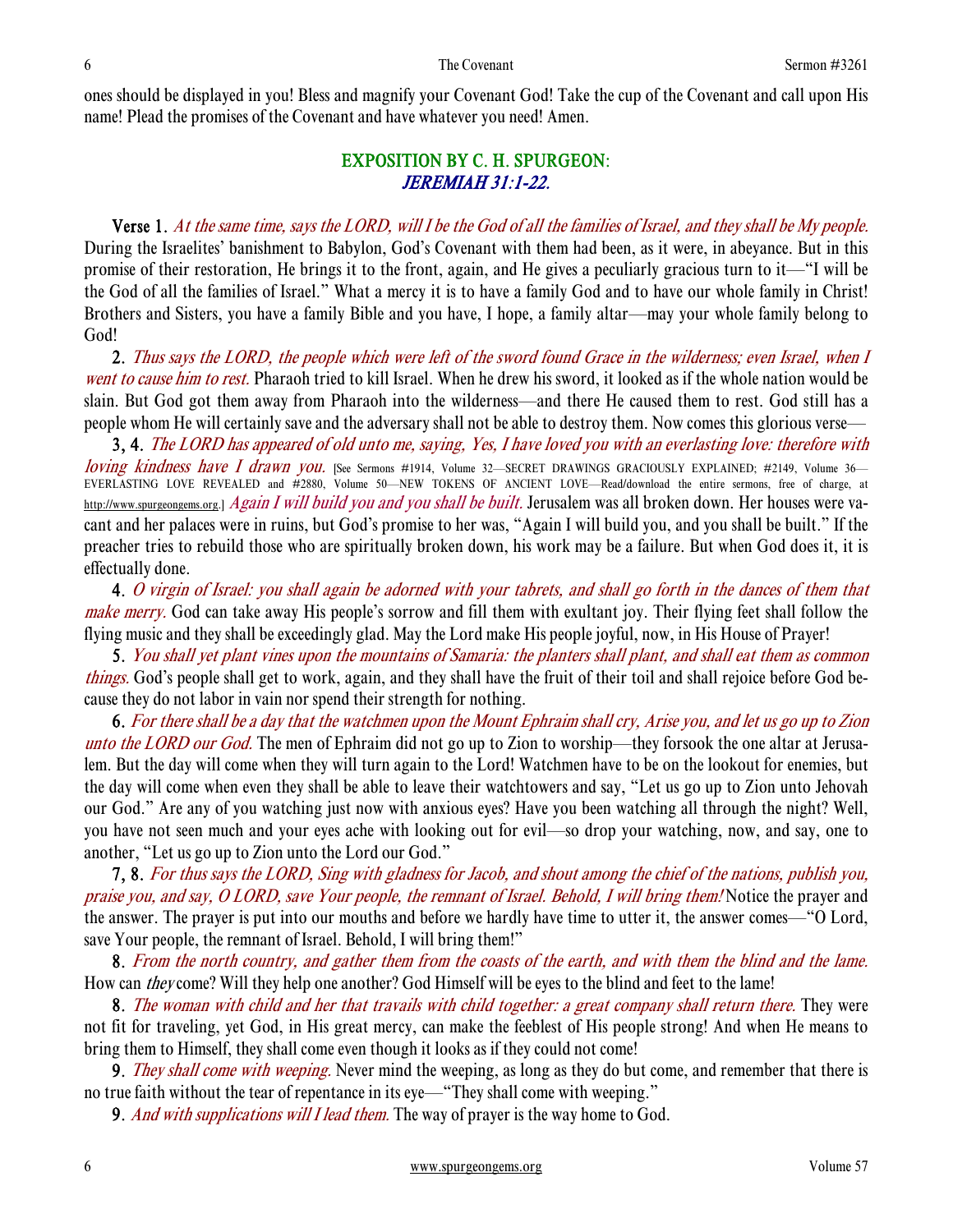**9.** I will cause them to walk by the rivers of waters in a straight way, wherein they shall not stumble. Happy are the people who have such precious promises as these! The way is to be straight and their feet are to be so firmly planted in it that "they shall not stumble."

9-11. For I am a Father to Israel, and Ephraim is My first-born. Hear the word of the LORD, O you nations, and declare it in the isles afar off and say, He that scattered Israel will gather him, and keep him, as a shepherd does his flock. For the LORD has redeemed Jacob. The secret of every other blessing is redemption! If God has redeemed, He will save—depend upon it—the precious blood of Jesus shall never be shed in vain!

11, 12. And ransomed him from the hand of him that was stronger than he. Therefore they shall come. If they are redeemed, "they shall come." Christ did not die in vain! The redemption that He worked must be effectual—"therefore they shall come."

12. And sing in the height of Zion, and shall flow together to the goodness of the LORD, for wheat, and for wine, and for oil, and for the young of the flock and of the herd. These are all temporal mercies and it is a great blessing to see God's goodness in them. If God blesses common mercies, they are blessings, indeed! But without His blessing they may become idols and so may become curses.

12. And their soul shall be as a watered garden. What a delightful simile! It is of little use for the body to be fed unless the soul is also well nourished! "Their soul shall be as a watered garden."

12-14. And they shall not sorrow any more at all. Then shall the virgin rejoice in the dance, both young men and old together: for I will turn their mourning into joy, and will comfort them, and make them rejoice from their sorrow. And I will satiate the soul of the priests with fatness. God will give the spiritual leaders of His people enough and more than enough—more than they can take in—He will satiate them with fatness.

14. And My people shall be satisfied with My goodness, says the LORD. What a delightful promise this is! Listen to it and carry it home, all of you who are truly the Lord's people.

15. Thus says the LORD, A voice was heard in Ramah, lamentation, and bitter weeping; Rachel weeping for her children refused to be comforted for her children, because they were not. There is here a prophetic allusion to the massacre of the infants by Herod at the time of the birth of our Lord. It was a time of sorrow, indeed.

16, 17. Thus says the LORD; Refrain your voice from weeping, and your eyes from tears: for your work shall be rewarded, says the LORD: and they shall come again from the land of the enemy. And there is hope in your end, says the LORD, that your children shall come again to their own border. As Rachel is represented as weeping for her children, so is she represented as mourning for the tribes that were carried away into captivity. Yet is she comforted with the Lord's gracious assurance—"they shall come again from the land of the enemy." So they did, and there is to be a glorious future yet for the people of God of the ancient race of Abraham!

18. I have surely heard Ephraim bemoaning himself thus. [See Sermon #743, Volume 13—EPHRAIM BEMOANING HIMSELF— Read/download the entire sermon, free of charge, at http://www.spurgeongems.org.] There is never a penitent in this world bemoaning himself without God hearing him! Do not think that a single penitential cry ever rises unheeded from a contrite heart! That cannot be—God has a quick ear for the cries of penitents.

18. You have chastened me, and I was chastened as a bullock unaccustomed to the yoke. "I bore the chastisement, but derived no benefit from it. I have not repented of my sin, I have not turned unto You."

18. Turn You me, and I shall be turned, [See Sermon #2104, Volume 35—THE INNER SIDE OF CONVERSION—Read/download the entire sermon, free of charge, at <u>http://www.spurgeongems.org</u>.] for you are the LORD, my God. If the Lord undertakes to turn us, we shall be truly turned—that is, converted.

19. Surely after that I was turned, I repented; and after that I was instructed, I smote upon my thigh: I was ashamed, yes, even confounded, because I did bear the reproach of my youth. Are there any here recollecting the past with terror, and lamenting before God because of their sins? Then hear what God says! He seems to echo the voice of Ephraim. As Ephraim bemoans himself, God bemoans him!

20. Is Ephraim My dear son? Is he a pleasant child? You might expect the answer to be, "No, he has lost the rights of childhood. He has been unpleasant and provoking to God." Yet God does not give such an answer as that to His own questions, but He says—